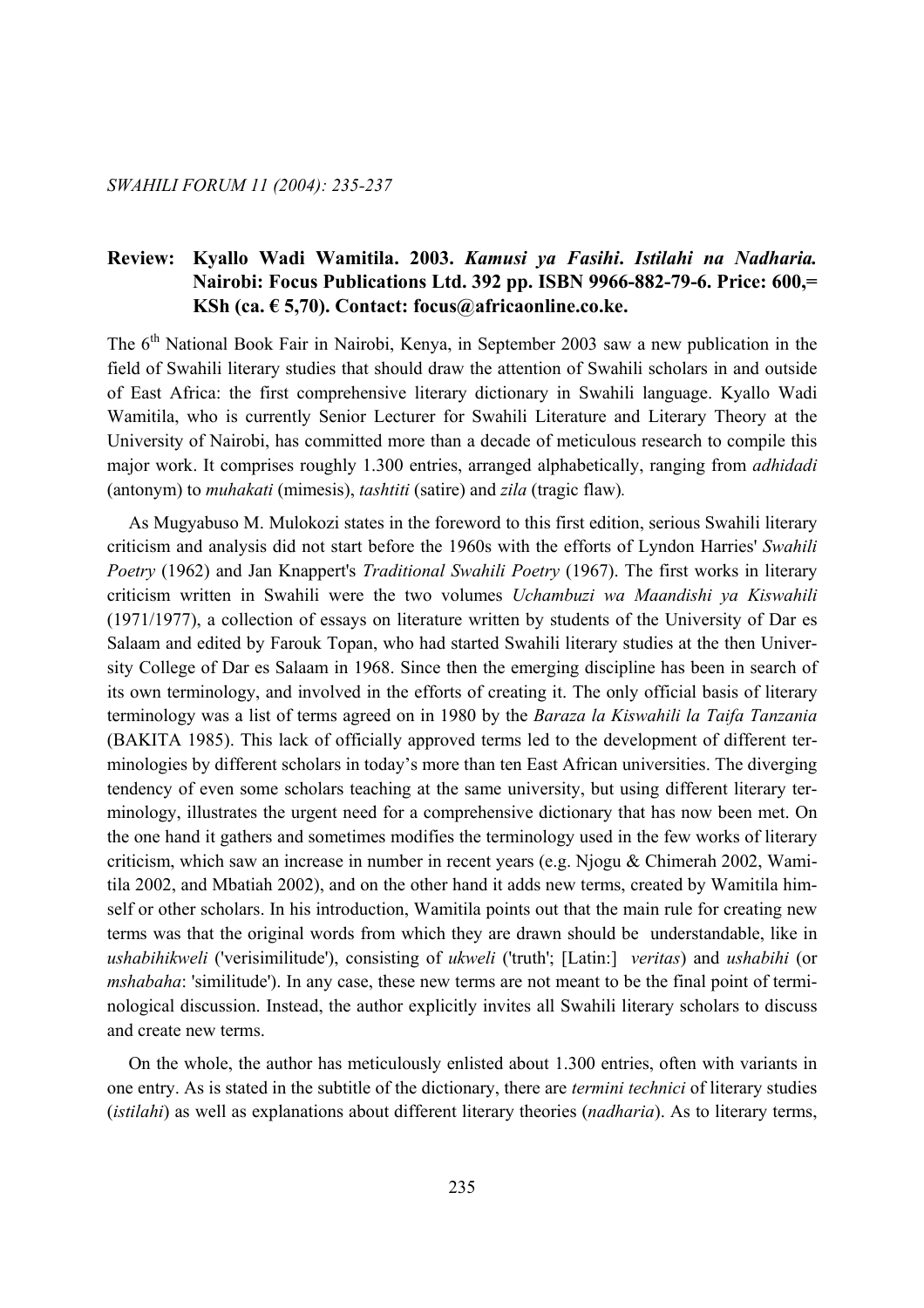#### *REVIEW*

we find entries like *sadifa* (coincidence), *kihunzi cha maneno* (cryptic saying), *ukubalifu* (plausibility), and *kizindushi* (alienation effect). There is specialised poetry terminology like *tarbia* (quatrain), *takhimisa* (pentastich) and *tarsdisa / tasdisa* (hexastich), as well as rhetorical categories like *taniaba* (antonomasia), *tashifu* (metaplasm), *sitiari fifi / chakavu* (dead metaphor) and *kinyumbuzi / poliptotoni* (polyptoton). Another category are classificatory terms e.g. for novels with a list of 27 entries like *riwaya jirejelevu* (self-reflexive / involuted novel), *riwaya ya kimajaribio* (experimental novel), *riwaya ya kitasnifu* (thesis novel) and *riwaya kinzani / riwaya geu*  (anti-novel). In the domain of literary theory we find terms like *usasa / usasaleo* (modernism / postmodernism), *ufeministi* (feminism) with five subcategories, or *uhakiki wa ki(u)semezano*  (dialogic criticism). These entries differ in length and depth. For example, the latter entry refers to *uhakiki wa Ki-Bakhtin* (Bakhthinian criticism) where we find a precise and detailed definition that even discusses current criticism of Ken Walibora's novel *Siku njema* (first published in 1996). However, the entry *usasa / usasaleo* is quite short and concentrates mainly on modernism.

 The big advantage of Wamitila's dictionary is that it provides the reader with examples from Swahili literature. For instance if we have a look at the entry *riwaya ya kisiasa* (political novel), we find the examples of George Liwenga's *Nyota ya Huzuni* and Claude Mung`ong`o's *Njozi iliyopotea.* The entry *riwaya ya kitawasifu* (autobiographical novel) gives James Mbotela's *Uhuru wa Watumwa.* Mohamed Said Abdulla's Bwana Msa novels are listed under *riwaya ya kiupelelezi*  (detective novel) (although in the latter case one might prefer the already established term *riwaya ya upelelezi*). Besides referring to whole literary works as examples by mentioning their titles, the author also provides excerpts from these works. In explaining *msimulizi dukizi / msimulizi penyezi* (authorial intrusion), we are given a text passage from Kezilahabi's *Rosa Mistika*: *"Alijidai kwamba yeye alifahamu jinsi ya kulea binti zake – hasa alipokuwa amekunywa kidogo. Hakufahamu kwamba Rosa alikuwa katika rika baya, na kwamba ukali ulikuwa haufai; hakufahamu kwamba mabinti wanahitaji uhuru fulani kutoka kwa baba zao; hakufahamu kwamba kwa kumpiga bintiye alikuwa akiingilia utawala usio wake, na kwamba kuhusu maoni ya ndoa yeye alifaa kidogo sana; na hakufahamu kwamba Rosa alihitaji kuwajua wavulana."* (Kezilahabi 1988 [1971]: 9) The phenomenon to be explained is underlined. Thus, the reader's learning is not limited to hitherto unknown terminology, but also includes a broadening of knowledge about many different literary works written in Swahili.

 Terms used in explanations which have their own entry in the dictionary are always marked by capital letters and thus serve as an important guidance for the reader. Let us have a look at the entry *Msimuliwa*: "DHANA hii hutumiwa kuelezea anayesimuliwa SIMULIZI au HADITHI fulani, yaani mlengwa." (*Kamusi ya Fasihi*: 138).

 These examples increase the practical benefit of this dictionary and the link between literary theory and its application in the Swahili literary field. The fact that Wamitila often refers to his